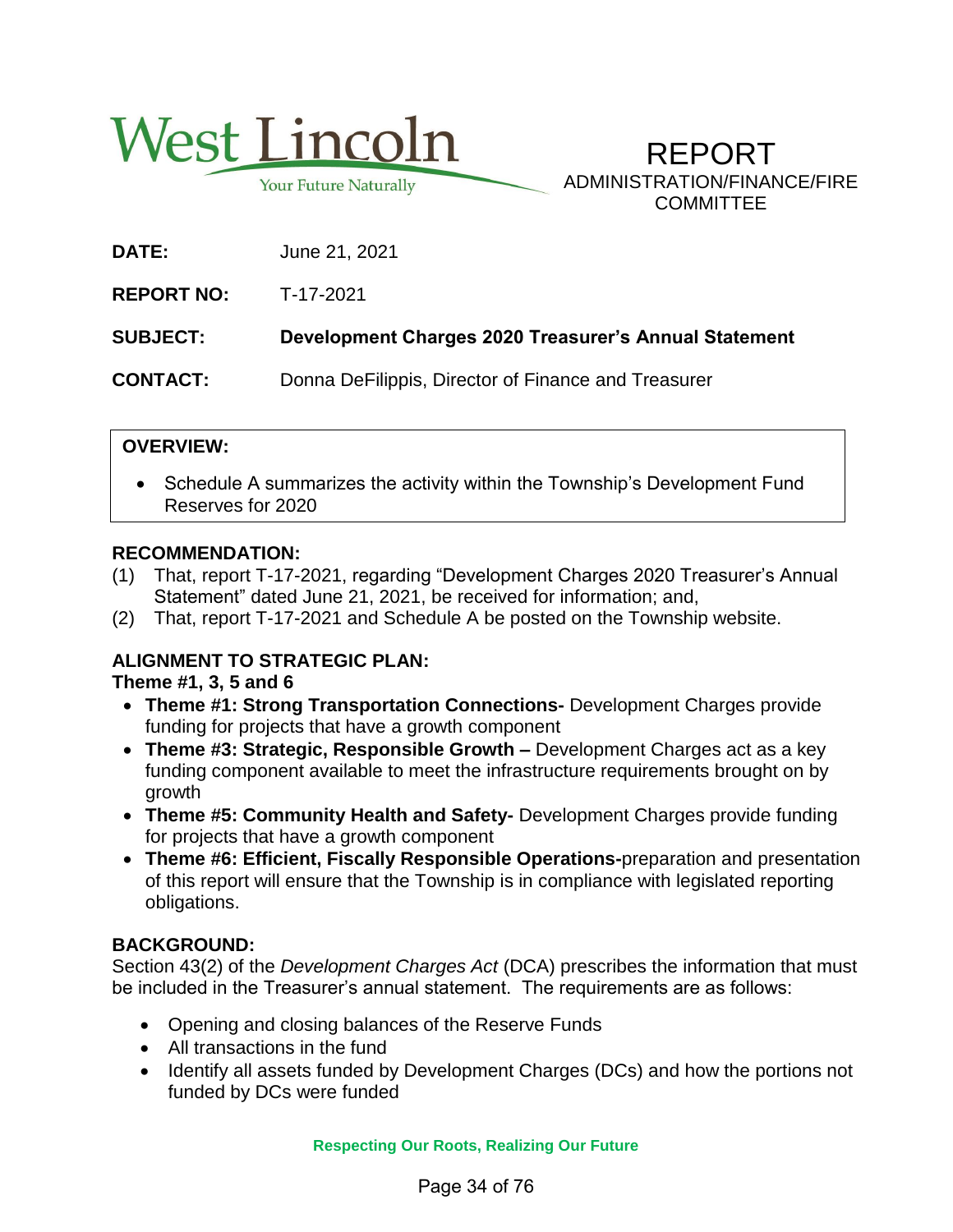- A statement from the Treasurer that the Township is in compliance with section 59.1(1) of the *Development Charges Act* (DCA)
- This statement must be available to the public.

Section 59.1 of the Development Charges Act specifically prohibits municipalities from imposing additional payments on developers or requiring construction of a service unless specifically authorized under the DCA or another Act. This provision does not affect a municipality's right to include conditions for installation or payment for local services but is intended to close the door on other "voluntary" payments that may have been sought by municipalities outside the legislative framework. The importance that the province places on this new section is reinforced by (a) requiring that the Treasurer's report must now include a statement confirming that the municipality is in compliance with Section 59.1(1); and, (b) granting extensive investigative powers to the Minister of Municipal Affairs and Housing to investigate whether a municipality is in compliance. The Township of West Lincoln is in compliance with section 59.1(1) of the *Development Charges Act*.

#### **CURRENT SITUATION:**

Development charges are one-time fees collected on new residential and non-residential properties to finance a portion of the capital infrastructure requirements associated with growth. Amounts collected are held in the designated Development Charge Reserve Fund account and accumulate interest. The growth-related spending authority is approved annually as part of the Township's budget process with capital projects included in the current background study being eligible for development charge funding.

Bill 108, *More Homes, More Choice Act, 2019* received Royal Assent on June 6, 2019. Schedule 3 of the Act makes amendments to the *Development Charges Act*, however, none of those amendments impact the above sections of the Act, and thus there have been no changes made to the reporting requirement.

The statement (Schedule A) provides a summary of the financial activity of the various Development Charge Reserve Funds for the year ending December 31, 2020. Revenues consist of contributions collected at the time of building permit issuance, plus interest earned in the fiscal year. Transfers for funding are made in accordance with the Township's 2019 Background Study in support of the Development Charge By-law 2019-51. The closing balance as at December 31, 2020 represents the cash balance in the Development Charge Reserve Account.

The Township received notice in August 2019 that Development Charge By-Law 2019- 51 was appealed to the Local Planning Appeal Tribunal (LPAT). A representative from LPAT conducted a mediation session on Thursday, November 26, 2020 between the Township and the Appellant. These proceedings resulted in the reduction of the development charges on roads, storm-water, wastewater and water services. The 2019 Development Charge for a rural single- family dwelling was reduced to \$10,233 from \$11,006 and the 2019 Development Charge for an urban single-family dwelling was reduced to \$11,778 from \$14,853.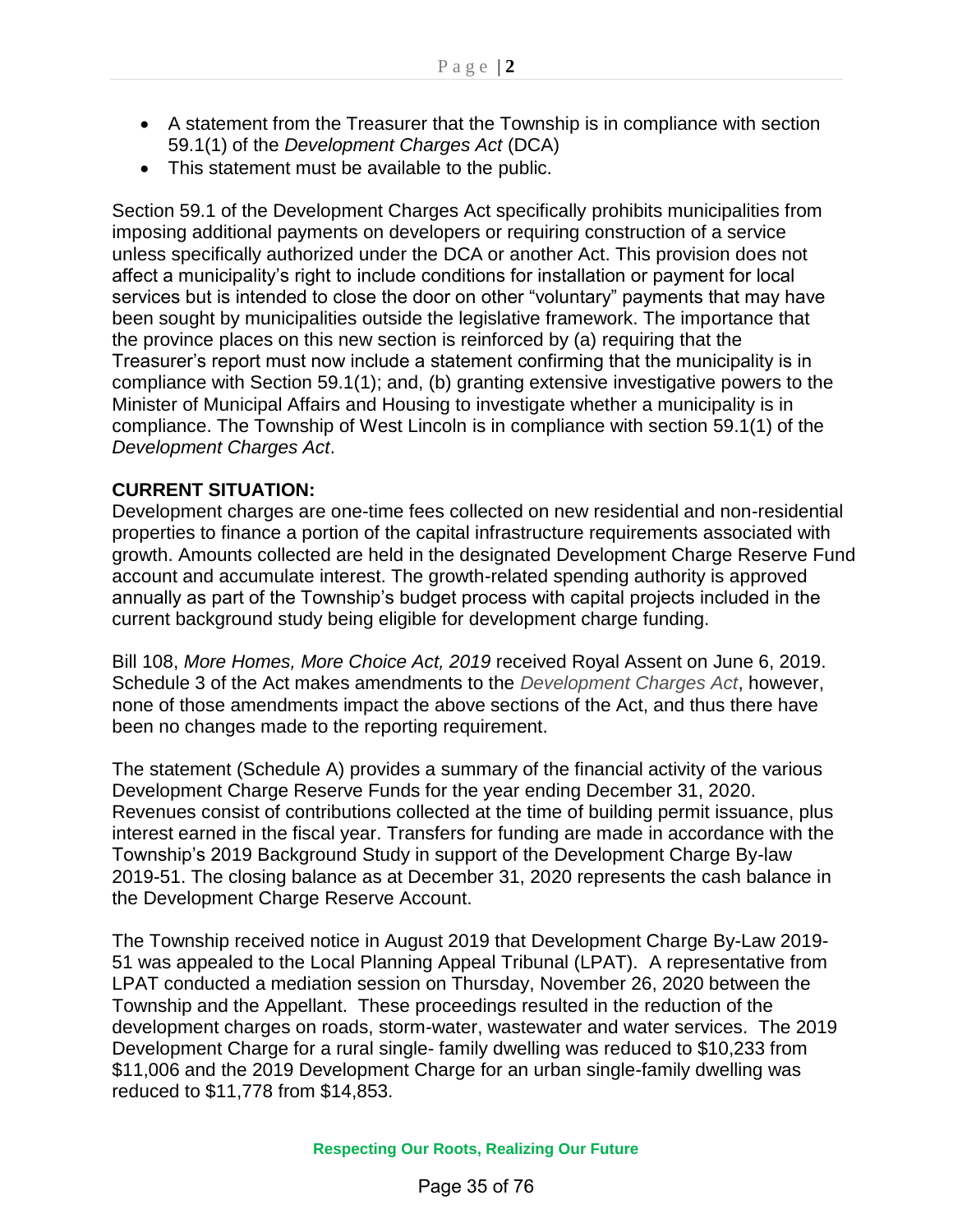The Capital Projects within the background study that were modified as a result of this settlement have not been completed and this decision has not resulted in any change to the Township's Financial Statements. The Township is obligated to return any overpayments related to amounts collected and plans to have this process completed by early fall. It is important to note that Development Charges collected are not considered revenue to the Township until they are used to fund a capital project. Up to that point they are accounted for as a deferred revenue, which appears as a liability on the Township's Financial Statement. At this point, the amounts to be returned are estimated to total \$232,300 and is broken down as follows:

- Road Services- \$60,400
- Storm Sewer Services \$47,700
- Water Services \$88,300
- Wastewater Services \$35,900.

#### **FINANCIAL IMPLICATIONS:**

Development Charges (DCs) are fees collected which assist in financing a portion of capital requirements as they relate to growth. The Development Charge By-law sets the fees for collection at the building permit stage. These DC fees are collected and deposited into the separate Development Charge Reserve Funds in accordance with legislative requirements. Interest accrues on these funds and draws are made for eligible capital expenditures. DC's are a form of financing for capital as it relates to growth and such fees are governed under the *Development Charges Act.* There is no financial impact to receiving this report.

## **INTER-DEPARTMENTAL COMMENTS:**

This report was reviewed by the CAO.

#### **CONCLUSION:**

It is recommended that the Development Charge Reserve Fund Activity Report for the year ended December 31, 2020 (Schedule A) be received and posted on the Township's website.

**Prepared & Submitted by: Approved by:** 

Donna Deplippes

\_\_\_\_\_\_\_\_\_\_\_\_\_\_\_\_\_\_\_\_\_\_\_\_\_\_\_\_\_\_\_ \_\_\_\_\_\_\_\_\_\_\_\_\_\_\_\_\_\_\_\_\_\_\_\_\_\_\_\_\_ **Donna DeFilippis, Director of Finance Bev Hendry, CAO**

BHordy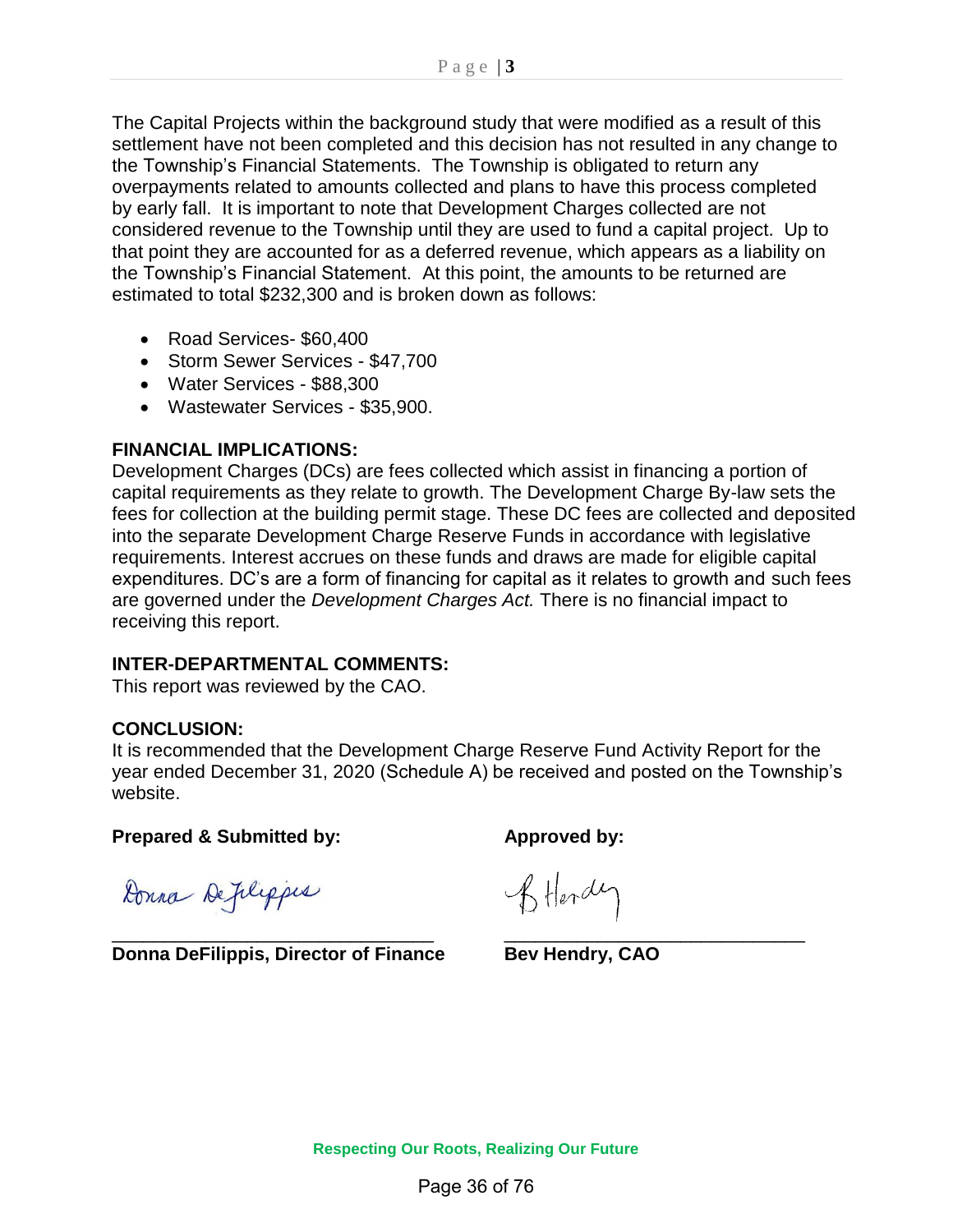| Township of West Lincoln                              |                |           |         |            |            |         |                    |                       |         |              |
|-------------------------------------------------------|----------------|-----------|---------|------------|------------|---------|--------------------|-----------------------|---------|--------------|
| <b>Statement of Development Charges Reserve Funds</b> |                |           |         |            |            |         |                    |                       |         |              |
| As at December 31, 2020                               |                |           |         |            |            |         |                    |                       |         |              |
|                                                       |                |           |         |            |            |         |                    |                       |         |              |
|                                                       | Administration | Roads     | Fire    | Recreation | Recreation | Library | <b>Storm Sewer</b> | <b>Sanitary Sewer</b> | Water   | <b>Total</b> |
|                                                       |                |           |         | Outdoor    | Indoor     |         |                    |                       |         |              |
| Balance, beginning of the year                        | 236,185        | 1,875,952 | 443,703 | 2,996      | 154,191    | 49,947  | 48,968             | 646,544               | 532,027 | 3,984,521    |
|                                                       |                |           |         |            |            |         |                    |                       |         |              |
| Revenues:                                             |                |           |         |            |            |         |                    |                       |         |              |
| Development Charges                                   | 26,336         | 523,739   | 31,012  | 69,273     | 205,881    | 48,825  | 54,144             | 70,100                | 168,359 | 1,197,669    |
| Interest Income                                       | 2,724          | 22,138    | 3,912   | 180        | 1,742      | 483     | 852                | 7,634                 | 5,959   | 45,624       |
| <b>Total Revenues</b>                                 | 29,060         | 545,877   | 34,924  | 69,453     | 207,623    | 49,308  | 54,996             | 77,734                | 174,318 | 1,243,293    |
| Expenses                                              |                |           |         |            |            |         |                    |                       |         |              |
| Transfer to Capital/Revenue Fund                      | 12,303         | 322,443   | 219,805 | 31,084     | 203,241    | 62,396  |                    |                       | 67,000  | 918,272      |
| <b>Total Expenses</b>                                 | 12,303         | 322,443   | 219,805 | 31,084     | 203,241    | 62,396  |                    |                       | 67,000  | 918,272      |
| Balance, end of year                                  | 252,942        | 2,099,386 | 258,822 | 35,373     | 158,573    | 36,859  | 103,964            | 724,278               | 639,345 | 4,309,542    |
|                                                       |                |           |         |            |            |         |                    |                       |         |              |